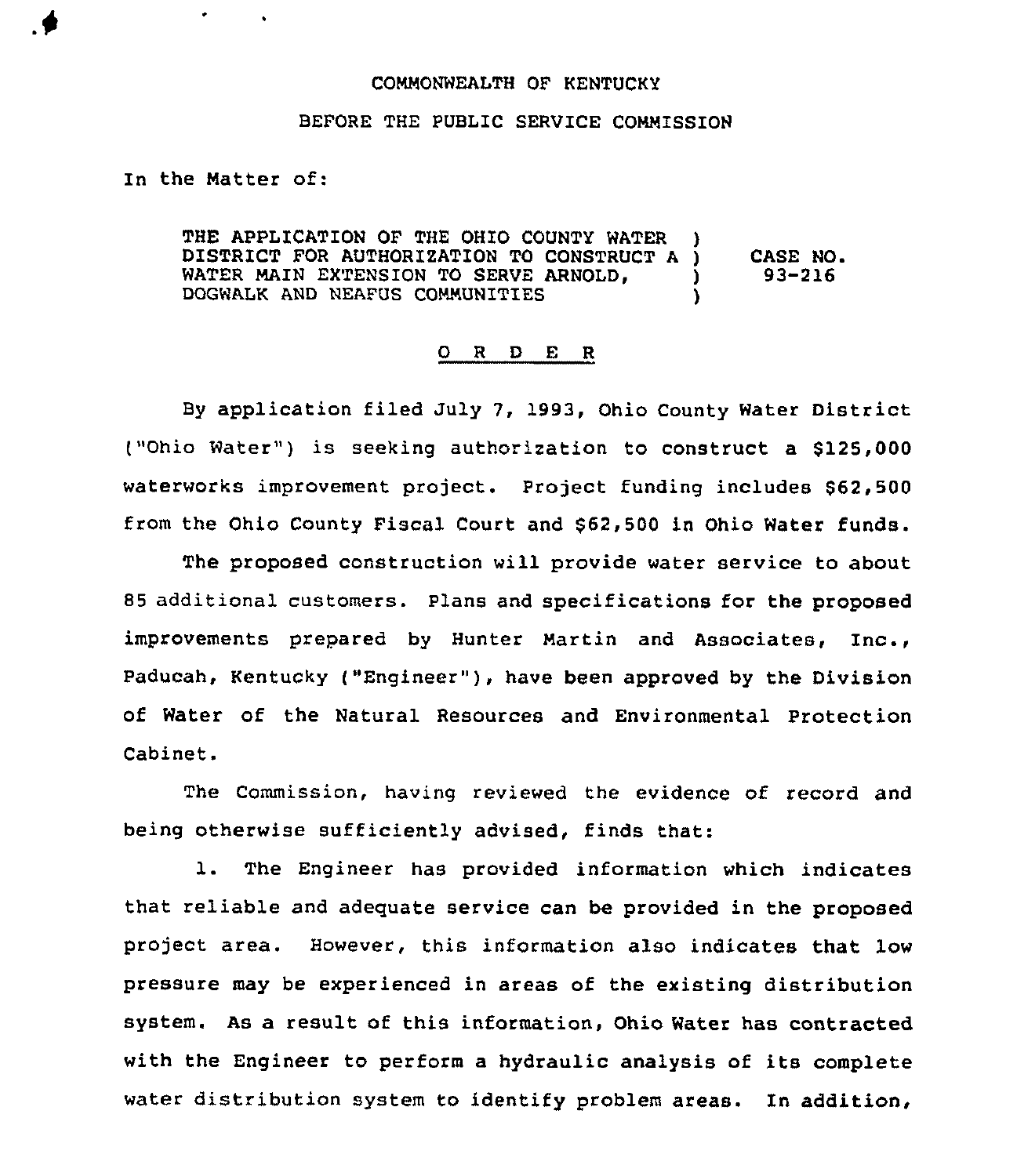the Engineer is to prepare a report, including the hydraulic analysis, which will outline needed improvements.

 $\epsilon=1$ 

2. Ohio Water should file <sup>a</sup> copy of the Engineer's report as outlined in Finding 1 with the Commission by December 31, 1994.

3. With the anticipated filing of the report as outlined in Findings 1 and 2, public convenience and necessity require that the construction proposed be performed and that a Certificate of Public Convenience and Necessity be granted.

4. The proposed construction consists of 17 miles of 4- and 3-inch diameter pipelines, and related appurtenances. After allowances are made for fees, contingencies, and other indirect costs, the total cost of this project is approximately \$125,000.

5. Ohio Water should monitor the adequacies of the expanded water distribution system after construction. If the level of service is inadequate or declining or the pressure to any customer is outside the requirements of <sup>507</sup> KAR 5:066, Section 5{1), Ohio Water should take immediate action to maintain the level of service in conformance with the regulations of the Commission.

6. Ohio Water should obtain approval from the Commission prior to performing any additional construction not expressly authorized by this Order.

7. Any deviation from the construction approved should be undertaken only with the prior approval of the Commission.

 $-2-$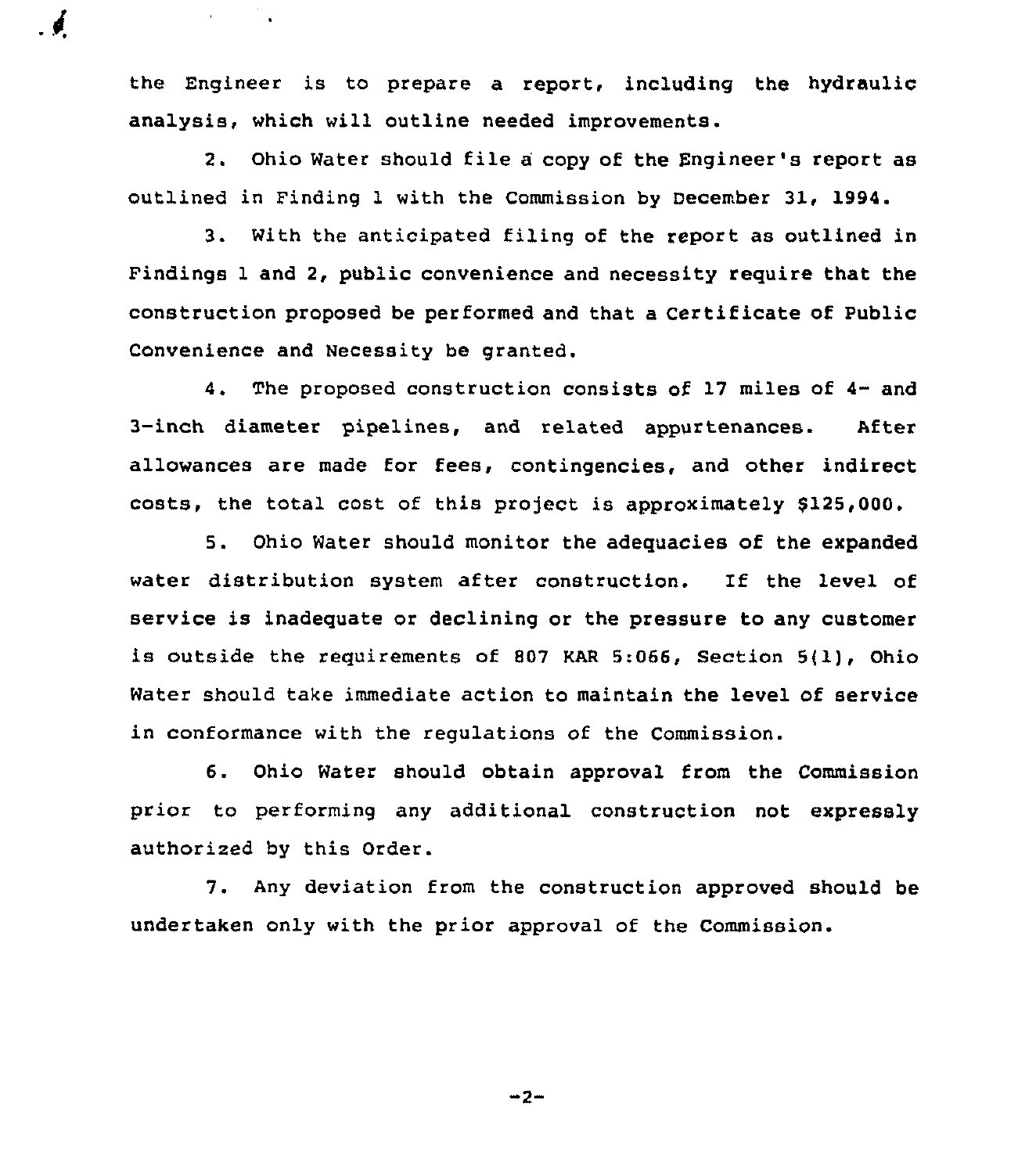8. Ohio Water should furnish documentation of the total costs of this project including the cost of construction and all other capitalized costs (engineering, legal, administrative, etc.) within 60 days of the date that construction is substantially completed. Construction costs should be classified into appropriate plant accounts in accordance with the Uniform System of Accounts for Water Utilities prescribed by the Commission.

9. Ohio Water should require construction to be inspected under the general supervision of a professional engineer with a Kentucky registration in civil or mechanical engineering, to ensure that the construction work is done in accordance with the contract drawings and specifications and in conformance with the best practices of the construction trades involved in the project.

10. Ohio Water should furnish, within 60 days of the date of substantial completion of this construction a copy of the "asbuilt" drawings and a signed statement of the Engineer that the construction has been satisfactorily completed in accordance with the contract plans and specifications.

IT IS THEREFORE ORDERED that:

l. Ohio Water be and it hereby is granted <sup>a</sup> Certificate of Public Convenience and Necessity to proceed with the proposed construction project as set forth in the drawings and specifications of record herein, provided that Ohio Water files the information as outlined in Findings 1 and 2.

2. Ohio Water shall comply with requirements contained in Findings <sup>5</sup> through 10.

 $-3-$